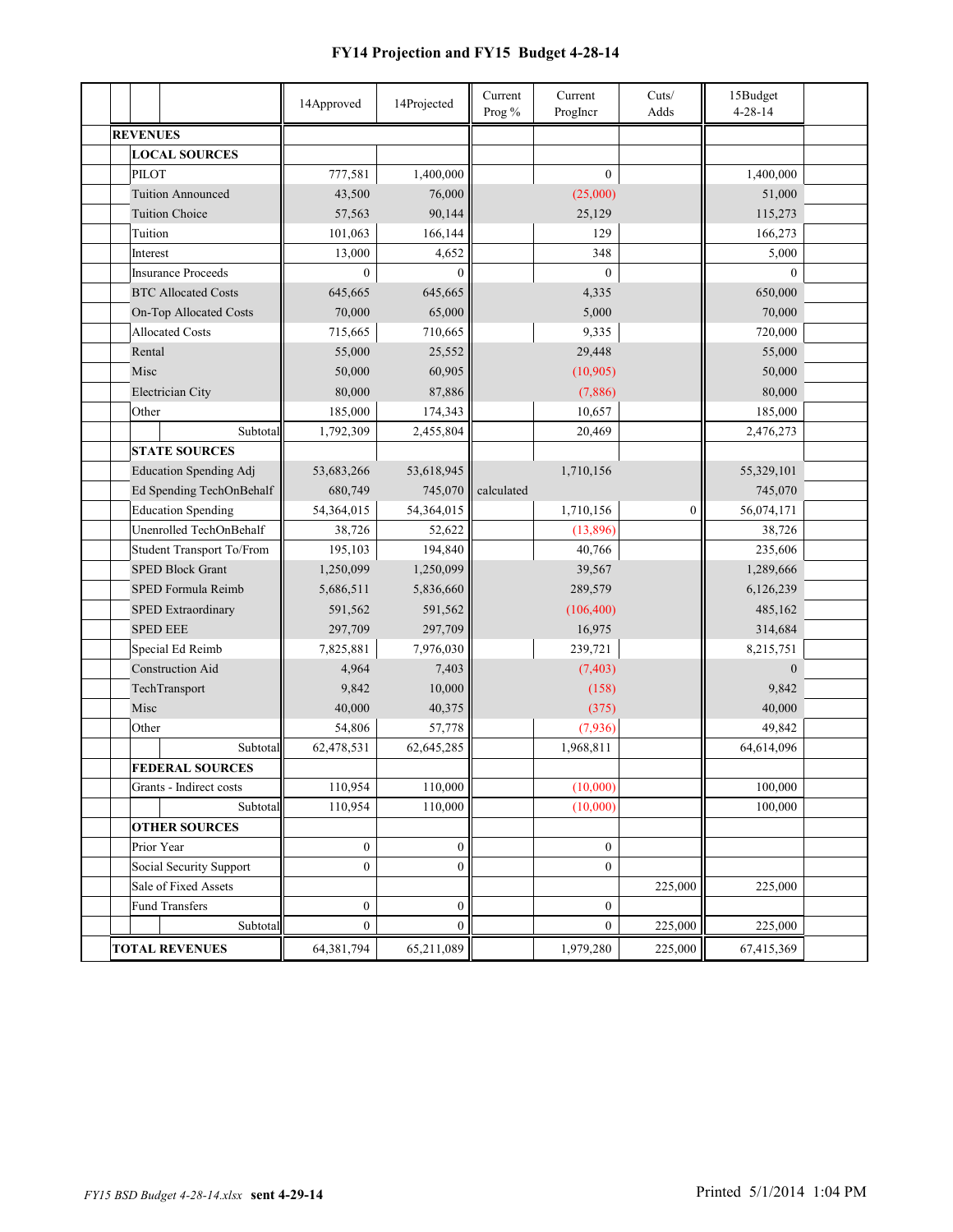## **FY14 Projection and FY15 Budget 4-28-14**

|            |                     | 14Approved           | 14Projected      | Current<br>Prog % | Current<br>ProgIncr | Cuts/<br>Adds | 15Budget<br>$4 - 28 - 14$ |  |
|------------|---------------------|----------------------|------------------|-------------------|---------------------|---------------|---------------------------|--|
|            | <b>EXPENDITURES</b> |                      |                  |                   |                     |               |                           |  |
| 100        | personal serv       | 1,518,449            | 1,722,970        | 3.0%              | 51,689              | (110,000)     | 1,664,659                 |  |
| 101        | teachers            | 22,711,977           | 22,993,617       | 4.0%              | 919,745             | (4,400)       | 23,908,962                |  |
| 102        | paras               | 3,668,067            | 3,852,067        | 3.0%              | 115,562             | (440,000)     | 3,527,629                 |  |
| 108        | liaisons            | 10,300               | 125,879          | 3.0%              | 3,776               |               | 129,656                   |  |
| 109        | coaches             | 155,829              | 260,203          | 3.0%              | 7,806               | 44,000        | 312,009                   |  |
| 110        | reg employees       | 43,588               | 76,389           | 3.0%              | 2,292               |               | 78,681                    |  |
| 111        | administrators      | 2,686,275            | 2,793,031        | 3.0%              | 83,791              | (88,000)      | 2,788,822                 |  |
| 114        | maintenance         |                      | 925,784          | 3.0%              |                     |               | 953,558                   |  |
|            |                     | 1,020,548            |                  |                   | 27,774              |               |                           |  |
| 115<br>116 | custodian<br>driver | 1,143,938<br>236,077 | 1,325,312        | 3.0%              | 39,759<br>10,525    |               | 1,365,072                 |  |
|            |                     |                      | 350,820          | 3.0%              |                     |               | 361,345                   |  |
| 120        | temp employees      | 621,791              | 424,482          | 3.0%              | 12,734              |               | 437,216                   |  |
| 140        | 20-20 teachers      | 222,000              | 221,554          | calc              | (221, 554)          |               | $\mathbf{0}$              |  |
|            | general             | 1,644,150            | 1,773,431        | 3.0%              | 53,203              |               | 1,826,634                 |  |
|            | Salaries            | 35,682,989           | 36,845,541       |                   | 1,107,102           | (598, 400)    | 37, 354, 243              |  |
| 201        | dental ins          | 442,731              | 594,675          | 3.0%              | 17,840              |               | 612,515                   |  |
| 211        | health ins          | 6,257,222            | 7,049,001        | 5.0%              | 352,450             |               | 7,401,451                 |  |
| 220        | social security     | 2,677,662            | 2,854,010        | 3.0%              | 85,620              |               | 2,939,630                 |  |
| 240        | City retirement     | 1,055,753            | 1,055,753        | 3.0%              | 31,673              |               | 1,087,426                 |  |
| 250        | tuition reimb       | 201,700              | 304,849          | $3.0\%$           | 9,145               |               | 313,994                   |  |
| 260        | unemployment ins    | 70,000               | 70,000           | $-20.0%$          | (14,000)            |               | 56,000                    |  |
| 270        | <b>WC</b>           | 450,751              | 502,128          | 3.0%              | 15,064              |               | 517,192                   |  |
| 290        | health ins payback  | 300,000              | 411,551          | $0.0\%$           | $\boldsymbol{0}$    |               | 411,551                   |  |
| 291        | golden handshake    | 50,000               | 50,230           | 3.0%              | 1,507               | 80,000        | 131,737                   |  |
|            | general             | 94,781               | 110,208          | 3.0%              | 3,306               | (81,600)      | 31,914                    |  |
|            | Benefits            | 11,600,600           | 13,002,405       |                   | 502,606             | (1,600)       | 13,503,410                |  |
| 300        | prof services       | 353,269              | 390,100          | $-3.3%$           | (12, 873)           |               | 377,227                   |  |
| 320        | admin services      | 1,015,188            | 985,945          | $-3.3%$           | (32, 536)           | (149,000)     | 804,409                   |  |
| 321        | Kelly subs          | 410,468              | 403,193          | $-3.3%$           | (13, 305)           | (200,000)     | 189,888                   |  |
| 330        | other prof services | 1,558,465            | 1,536,918        | $-3.3%$           | (50, 718)           | (30,000)      | 1,456,200                 |  |
|            | general             |                      | $\boldsymbol{0}$ | $-3.3%$           | $\boldsymbol{0}$    |               | $\boldsymbol{0}$          |  |
|            | Prof services       | 3,337,390            | 3,316,156        |                   | (109, 433)          | (379,000)     | 2,827,723                 |  |
| 410        | water               | 149,000              | 112,152          | $-3.3%$           | (3,701)             |               | 108,451                   |  |
| 420        | cleaning            | 128,500              | 139,526          | $-3.3%$           | (4,604)             |               | 134,922                   |  |
| 430        | repairs             | 786,567              | 1,288,281        | $-3.3%$           | (42, 513)           | (200,000)     | 1,045,768                 |  |
| 43X        | repairs particular  | 155,000              | 141,302          | $-3.3%$           | (4,663)             |               | 136,639                   |  |
| 440        | rent/lease          | 80,704               | 88,846           | $-3.3%$           | (2,932)             |               | 85,914                    |  |
| 460        | maint particular    | 49,200               | 71,785           | $-3.3%$           | (2,369)             |               | 69,416                    |  |
|            | Prop services       | 1,348,971            | 1,841,892        |                   | (60, 782)           | (200,000)     | 1,581,110                 |  |